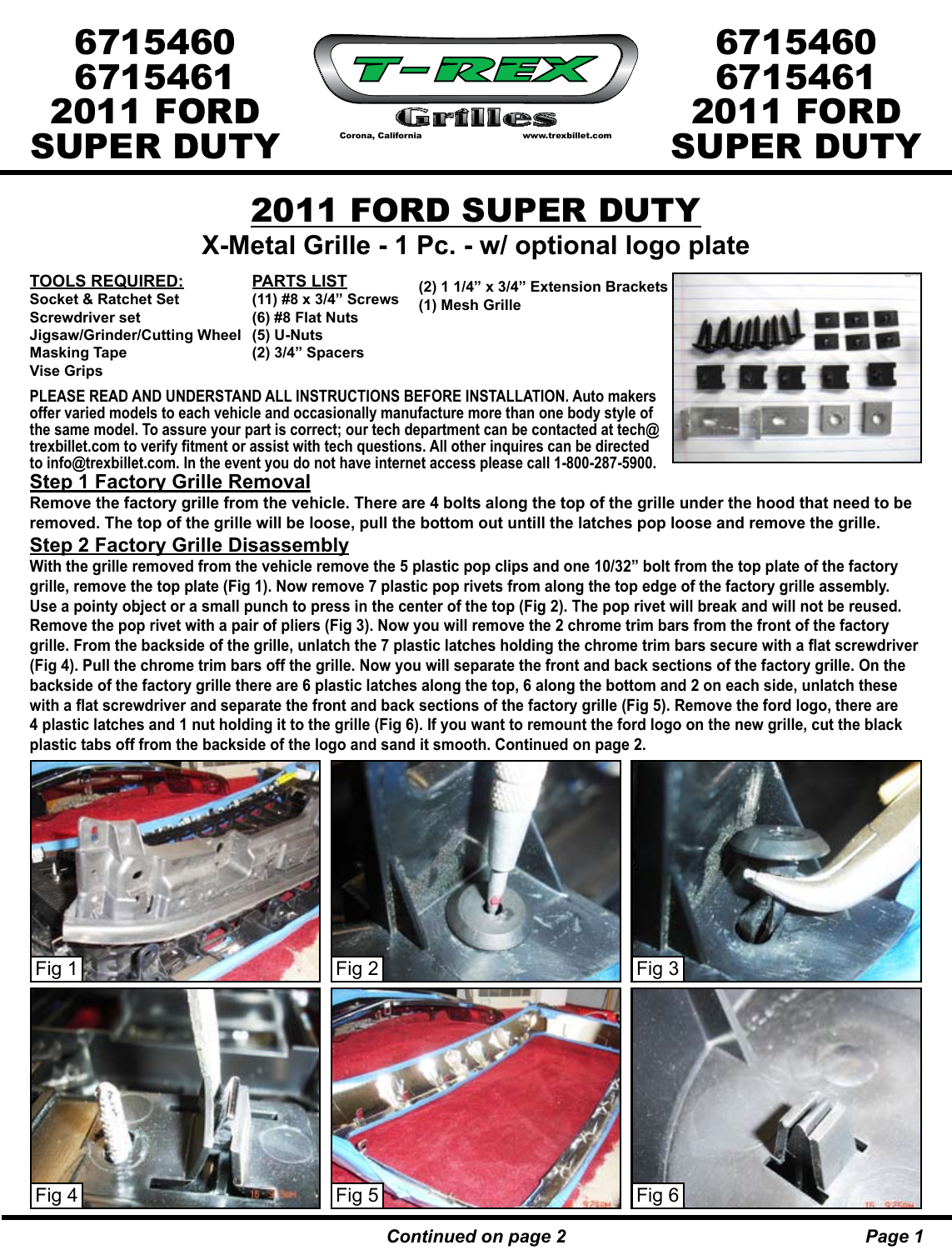

## **Step 2 Factory Grille Disassembly Continued**

**Now you need to remove the 2 side sections from the black section of the factory grille (Fig 7). There are 9 plastic latches on the backside of each section, use a flat screwdriver to unlatch them and remove the side sections. Now reassemble to black plastic bac section and the front grille section minus the side pieces and apply masking tape to the painted/chrome grille shell outter ring to prevent any scratches during cutting (Fig 8).**





# **Step 3 Cutting the Factory Grille**

**Now you need to cut out the inner section of the black grille section. You will cut around the inner edge of the black section as marked in (Fig 9). The 4 corner areas and the right and left sides will not be cut out, make sure to leave the areas marked in (Fig 10) attached to the black grille section on both the right and left sides. Sand all the cut areas smooth with a sanding wheel. Continued on page 3.**